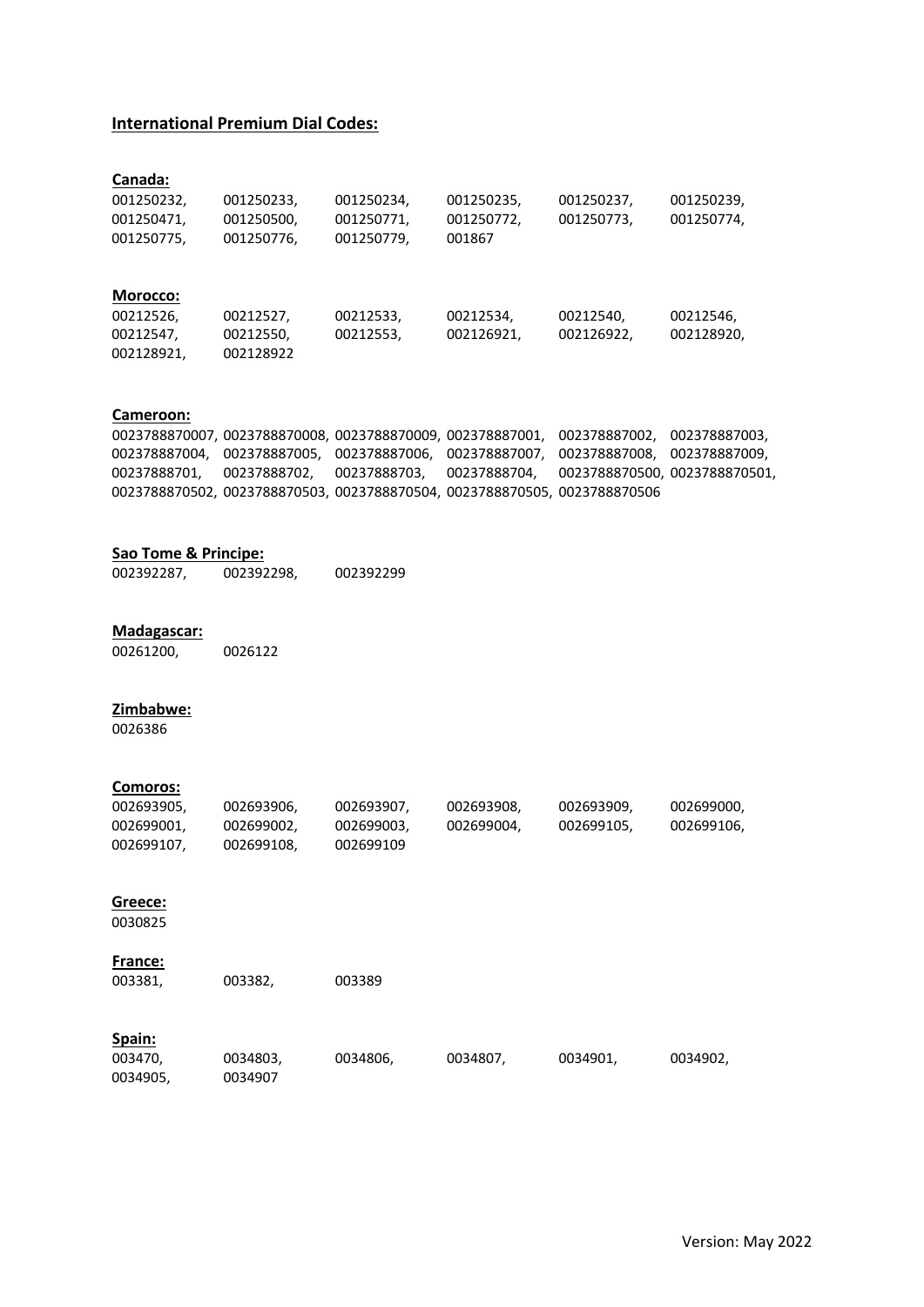| <u>Lithuania:</u> |              |              |              |              |              |
|-------------------|--------------|--------------|--------------|--------------|--------------|
| 00370701,         | 00370702,    | 00370703,    | 00370704,    | 00370705,    | 00370707,    |
| 00370708,         | 00370709,    | 0037071,     | 0037072,     | 0037073,     | 0037074,     |
| 0037075,          | 0037076,     | 0037077,     | 0037078,     | 0037079,     | 00370801,    |
| 00370802,         | 00370803,    | 00370804,    | 00370805,    | 00370806,    | 00370807,    |
| 00370808,         | 00370809,    | 0037081,     | 0037082,     | 0037083,     | 0037084,     |
| 0037085,          | 0037086,     | 0037087,     | 0037088,     | 0037089,     | 003709       |
|                   |              |              |              |              |              |
|                   |              |              |              |              |              |
| Latvia:           |              |              |              |              |              |
| 00371781,         | 0037178505,  | 0037178506,  | 0037178507,  | 0037178508,  | 0037178509,  |
| 0037178510,       | 0037178516,  | 0037178517,  | 0037178518,  | 0037178519,  | 0037178521,  |
| 0037178523,       | 0037178524,  | 0037178525,  | 0037178526,  | 0037178527,  | 0037178528,  |
| 0037178529,       | 003717853,   | 003717854,   | 0037178565,  | 0037178580,  | 0037178581,  |
| 0037178582,       | 0037178583,  | 0037178584,  | 0037178585,  | 0037178601,  | 0037178602,  |
| 0037178620,       | 0037178664,  | 0037178666,  | 0037178668,  | 0037178669,  | 0037178670,  |
| 0037178671,       | 0037178672,  | 0037178673,  | 0037178674,  | 0037178675,  | 0037178676,  |
| 0037178677,       | 0037178678,  | 003717869,   | 003717872,   | 0037178770,  | 0037178773,  |
| 0037178777,       | 0037178778,  | 0037178787,  | 0037178816,  | 0037178817,  | 0037178818,  |
| 0037178822,       | 003717885,   | 003717886,   | 003717887,   | 0037178890,  | 0037178891,  |
| 0037178892,       | 0037178893,  | 0037178905,  | 003717891,   | 0037178922,  | 0037178988,  |
| 0037178999,       | 00371810305, | 00371810306, | 00371810307, | 00371810308, | 00371810309, |
| 0037181031,       | 00371810320, | 00371810321, | 00371810322, | 00371810323, | 00371810324, |
| 00371810346,      | 00371810347, | 00371810348, | 00371810349, | 003718104,   | 00371810505, |
| 00371810506,      | 00371810507, | 00371810508, | 00371810509, | 0037181051,  | 0037181052,  |
| 0037181053,       | 0037181054,  | 0037181055,  | 0037181056,  | 0037181057,  | 0037181058,  |
| 0037181059,       | 00371810600, | 00371810601, | 00371810602, | 00371810603, | 00371810604, |
| 0037181091,       | 0037181092,  | 003718110,   | 0037181110,  | 0037181111,  | 0037181112,  |
| 0037181200,       | 0037181201,  | 0037181300,  | 0037181301,  | 0037181400,  | 0037181401,  |
| 0037181500,       | 0037181501,  | 0037181600,  | 0037181601,  | 0037181615,  | 00371817,    |
| 0037181809,       | 0037181815,  | 0037181816,  | 0037181817,  | 0037181819,  | 0037181820,  |
| 0037181821,       | 0037181822,  | 0037181900,  | 0037181901,  | 0037181910,  | 0037181911,  |
| 003718501,        | 003718502,   | 00371900076, | 0037190008,  | 0037190009,  | 0037190010,  |
| 0037190030,       | 003719010,   | 0037190208,  | 0037190213,  | 0037190215,  | 0037190308,  |
| 0037190309,       | 003719040,   | 003719060,   | 003719070,   | 0037190802,  | 0037190807,  |
| 0037190907,       | 003719099    |              |              |              |              |

### **Estonia:**

0037240, 0037270

# **Moldova:**

00373900

# **San Marino:**

| 0037850,  | 0037852,  | 0037853,  | 00378540, | 00378541, | 00378542, |
|-----------|-----------|-----------|-----------|-----------|-----------|
| 00378543, | 00378544. | 00378545, | 00378546, | 00378547. | 00378548, |
| 0037855.  | 0037856,  | 0037857.  | 0037859.  | 0037860.  | 0037862,  |
| 0037863,  | 0037864.  | 0037865,  | 0037867.  | 0037868.  | 0037869.  |
| 003787    |           |           |           |           |           |